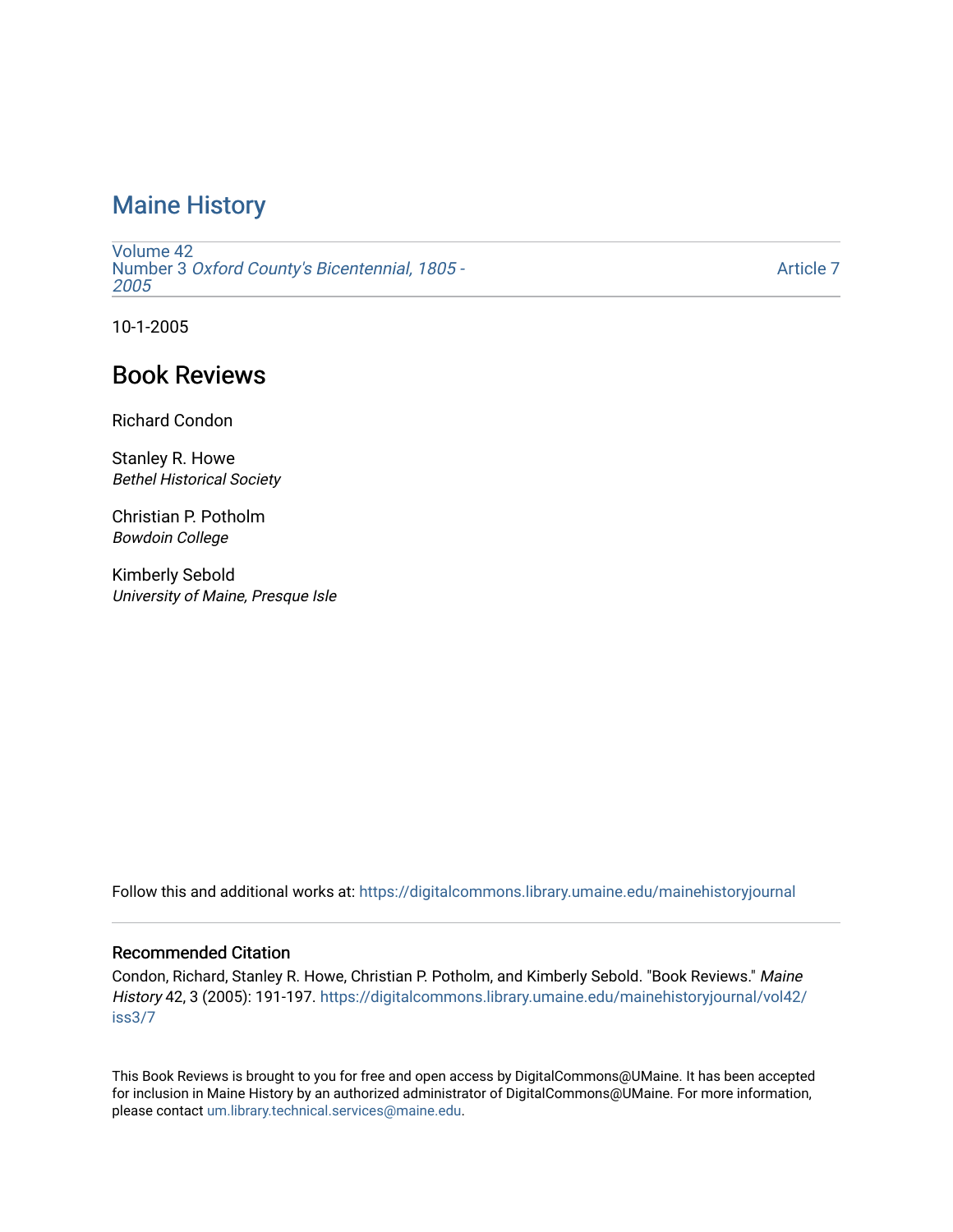# BOOK REVIEWS

*Little Pine to King Spruce: A Franco-American Childhood. By Fran Pel*letier (Gardiner, Maine: Tilbury House Publishers, 2003. Pp. 190. Paper. \$15.)

Fran Pelletier's memoir of his first thirteen years (1925-1938) in Milford, Maine, offers something for all tastes. He blends character sketches, funny stories, and chapters of loss and death into his narrative of growing up. The result brings belly laugh and tears; it conveys the spirit of the Depression days and tells a timeless story. It illuminates Maine's Franco-American culture, but many of Pelletier's experiences were essentially universal.

Reasonably enough, he begins with his parents and grandparents. His mother's parents inspired the book's title, since the grandfather changed the family name— Pinette ("little pine")— to Spruce because that tree, then the "King of the Forest," sounded better to him. But these maternal grandparents play a small role, even though Grampy Spruce owned the store that allowed Pelletier's father to keep food on the table through the hard times. Instead, Pelletier's father's parents, Joseph and Dorilda Pelletier, dominate the early chapters. Joseph, born in 1865 on the Gaspé Peninsula, moved to Old Town in 1871 and became a woodsman. Athough illiterate, he was very intelligent and rose to be a timber cruiser and scaler able to carry the complicated scaling figures in his head. His well-educated wife read the whole newspaper to him every day.

Gramp Pelletier's stories enthralled the author; they were clearly fond of each other. Grampy made sure that Fran got his favorite little pig to raise, and later the puppy that he wanted. He did wonders for what later generations would call the author's "self-esteem," encouraging him to read and go to college. Pelletier followed his grandfather's advice, graduating from the University of Maine and moving on to a career in the chemical coating business.

Readers will not soon forget the story of the family pigs and their escape from the pen, with the subsequent ruin of a prized pea patch during the Fourth of July picnic. In the same summer of 1936, Fran was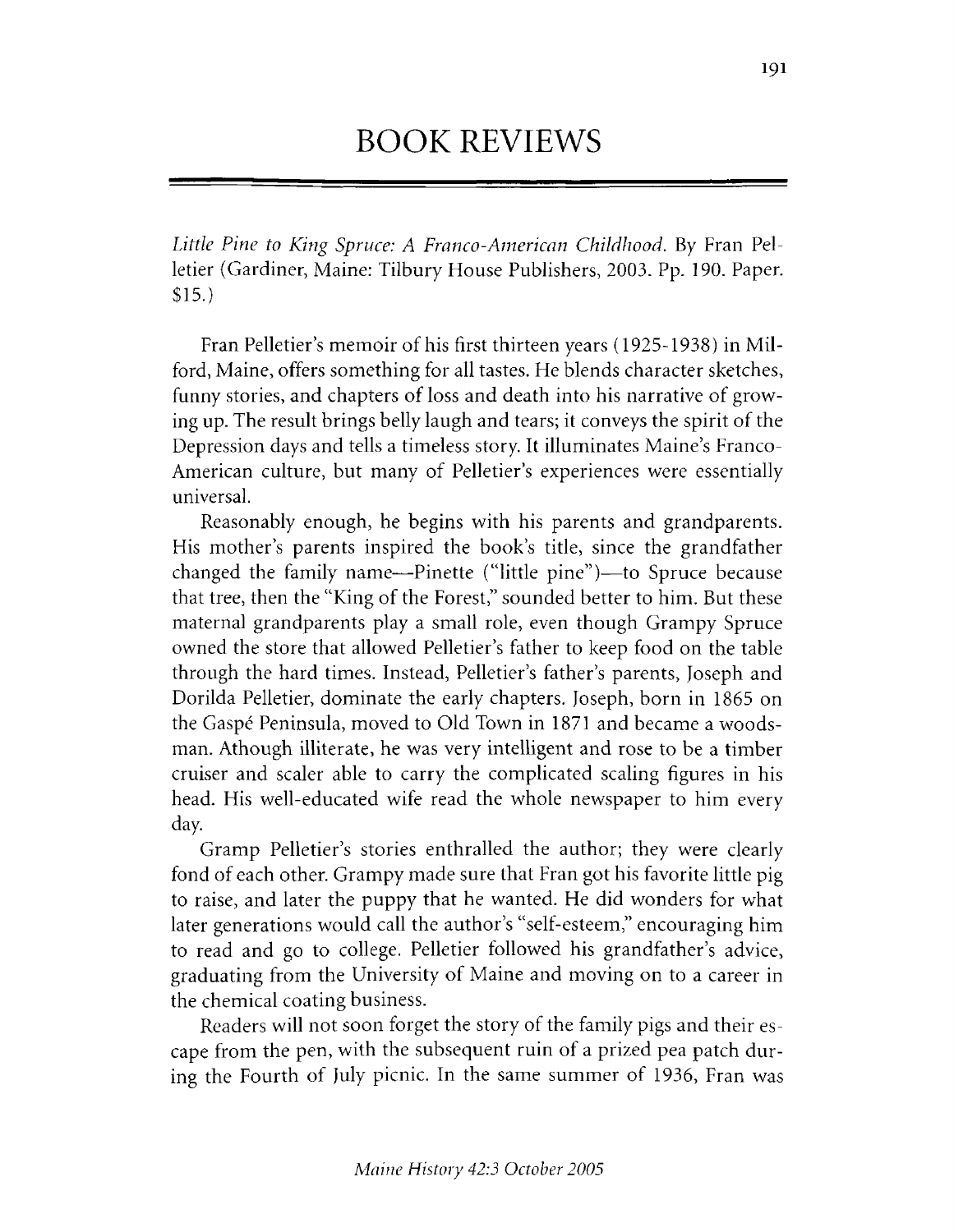helping Uncle Ray haul hay when an airplane landed on the field. Three barnstormers emerged, the start of a number of adventures which culminated in the author's first airplane ride. A confirmed flying buff, he enjoyed it until his companions lost their suppers at the end of a flight! Almost as funny was a trip to Augusta with an eventful visit with Governor Louis Brann. Growing up also meant losing a grandmother. Pelletier conveys a child's struggle to understand the meaning of death, while a later death of a childhood friend and neighbor is told with restraint.

At times the reader has to wonder as these stories unfold: how can Pelletier remember so many details from so long ago? He mentions keeping a journal on a trip; were there other journals, and did they provide raw material so many years later? Some minutely detailed conversations must have happened out of his hearing. Did someone present give him a full report? Or did he do what story-tellers since Thucydides have done— put words in his characters' mouths? If so, he tells a great story, and this reader willingly suspends disbelief.

The world of Pelletier's childhood has vanished. The multi-generation, extended-family meals, with tables groaning under piles of homecooked, mostly home-raised food, only occurred once a week, but Fran, his parents, and three siblings nearly always ate together. They all went looking for a likely pig to raise through the summer and slaughter in the fall, and the men had their cranberrying expeditions. Pelletier's transgressions were of a different time as well. When he and other boys chewed tobacco in school on a dare, the knowing teacher refused to allow them to expectorate: the sickened boys learned a valuable lesson. At Christmas time, Pelletier found the perfect tree for the classroom. He was encouraged to cut it, and later went back for others to sell. Only in the spring did he learn that he'd cut them from a plantation. At twelve he discovered girls and began his first real job hauling wood with the unforgettable Baptiste Michaud.

Pelletier's *Little Pine to King Spruce* is a classic story of growing up in Maine, told with a sense of timing and a delightful play of words that add zest and conviction to this collection of memories. Nothing conveys this better than the last chapter's epic battle with a big trout, which he catches and then releases: "I watched it go. My elation and pleasure were no longer a thing of moment. They would always be there when I thought of my trout, the one I caught and kept in my heart."

> RICHARD CONDON *Farm ington*, *M aine*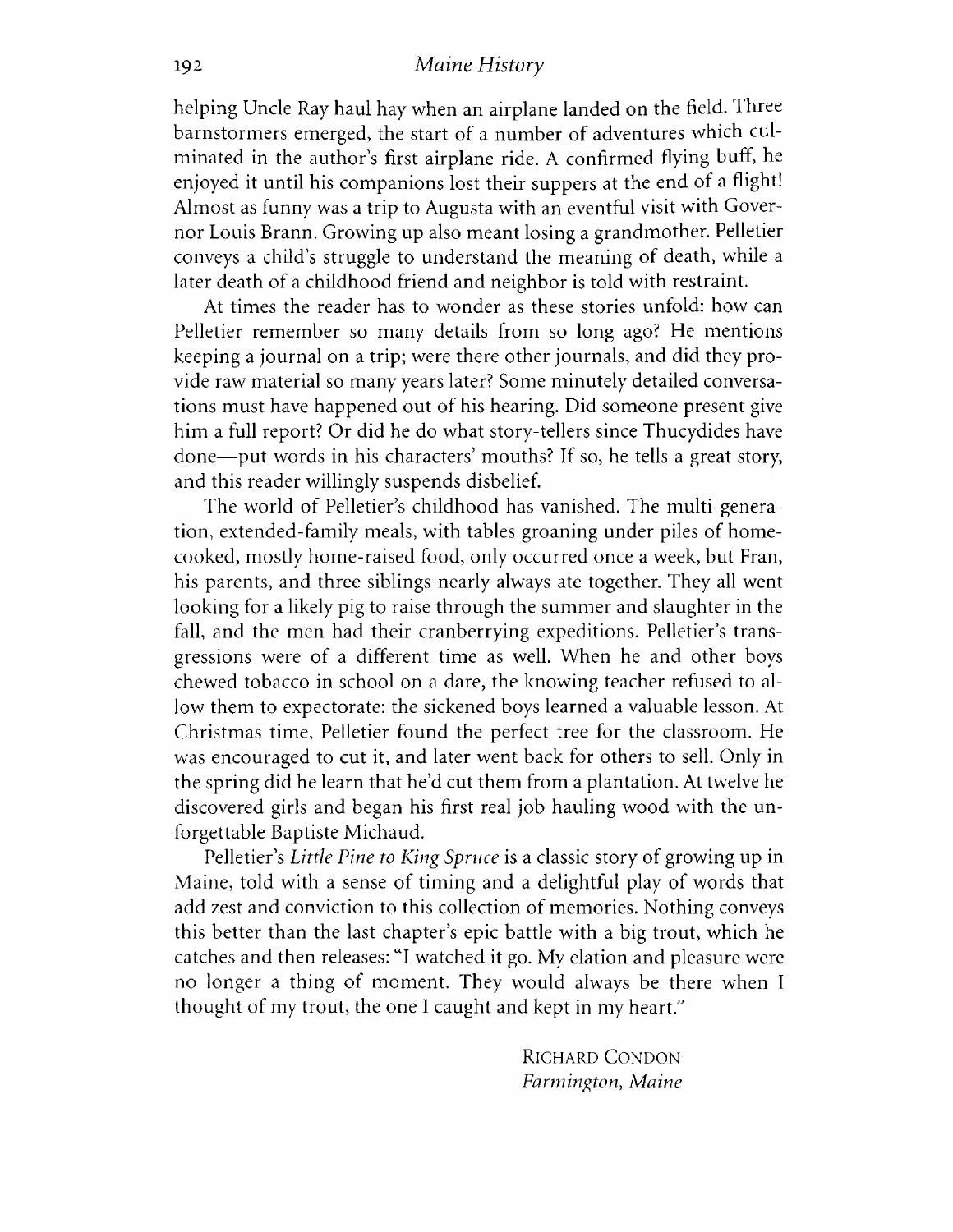*This Splendid Game: Maine Campaigns and Elections, 1940-2002.* By Christian P. Potholm. (Lantham, Maryland: Lexington Books, 2003. Pp. 241. Paper. \$25.95.)

Christian Potholm, professor of government at Bowdoin College, has produced a useful book for those interested in Maine political history from World War II to the advent of the twenty-first century. Potholm succinctly reviews each decade's major political results and analyzes various electoral trends. He focuses on a number of what he considers key political contests: Margaret Chase Smith vs. Adrian Scolten for the US Senate in 1948; Edmund Muskie vs. Burton Cross in the 1954 gubernatorial battle; Kenneth Curtis vs. James Erwin for the Blaine House in 1970; William S. Cohen vs. Elmer Violette in the race for the U.S Congress in 1972; the Maine Yankee Referendum of 1980; and Angus King, Joseph Bennan, and Susan Collins in the 1994 governor's competition.

As an active participant in a number of contests under review (including Cohen's first Congressional race and Angus King's drive for the Blaine House), Professor Potholm provides a detailed analysis at the end of each chapter. Here we learn, among other things, about the influence of television in Muskie's first gubernatorial contest, the importance of walking the Second District in Cohen's election in 1972, and the credibility gained for Angus King's race by the appearance of his book, *Making a Difference.* 

Many im portant details are also provided in the extensive notes at the end of the book. Potholm has put in print his own perceptive observations, as well as those of many of the participants. He also focuses on the significance of the change from September to November general elections in 1960 and the importance of the elimination of the straight ticket box in 1972, which he believes made Democrats more competitive in general and Republicans more likely to attract French-Canadian supporters.

While there is much to praise, this reviewer believes Potholm's book would have been even better had he taken the time to "flesh out" biographical details relating to more of the political figures. Some of the personalities who "also ran" were colorful characters, and in certain cases the presentation of personal data would have assisted in understanding more fully the reasons for their defeat or why their campaigns took a particular direction. For example, Potholm names Henry Bayker (this is an error, as his last name was Boyker) as an Independent candidate for governor in 1952 who garnered all of 1,639 votes in the general election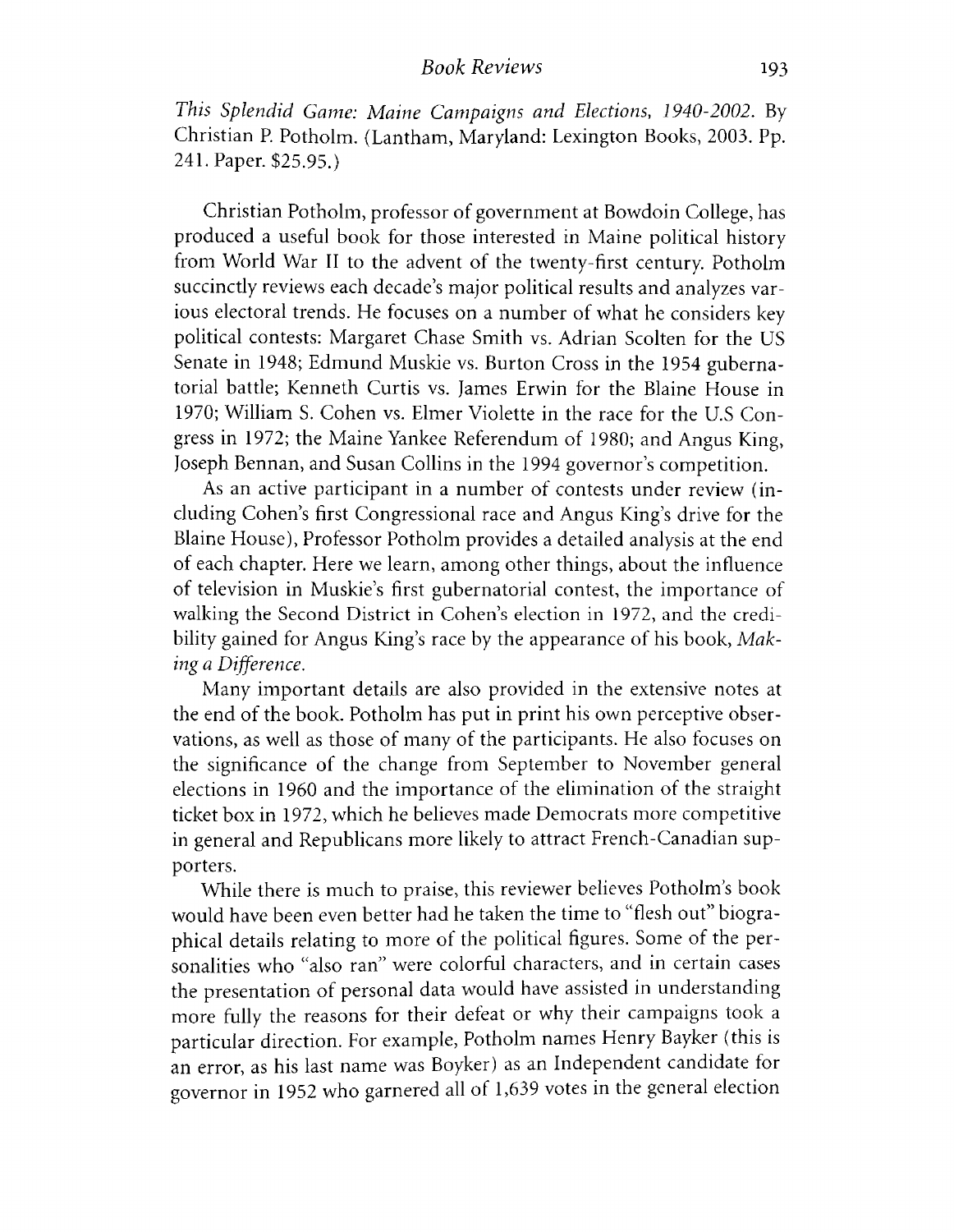(less than lpercent). Had Potholm investigated his background, he would have discovered that during the Great Depression, Boyker, who lived from 1878 to 1961, was an avowed Townsendite (a follower of Francis Townsend, who in the 1930s advocated that every American over age sixty be given a pension of \$200 per month with the proviso that the recipient not hold a job and spend the entire amount within thirty days). Later Boyker, a former Bethel selectman, served in both houses of the Maine Legislature as a "pay as you go" Republican, who also opposed the enactment of a state sales tax.

Moreover, Polholm, in my opinion, does not place enough emphasis on the long-term impact of the Brewster-Payne US Senate primary of 1952, which brought to the fore the conservative-moderate political schism that continues to plague the Republican party to the present day. In the 1950s, it proved fatal to some major candidates facing an energized Dem ocratic party, and it handicapped the G.O.P. in presenting the strongest nominees in a number of subsequent primaries and general elections.

Despite these reservations, I believe Professor Potholm has made a significant contribution to Maine political history. His perceptive insights into the Maine electoral process and his astute analysis of the State's unique political culture over the last sixty years will make this book an indispensable reference for years to come.

> STANLEY R. HOWE *Bethel Historical Society*

*Giving Voters a Voice: The Origins of the Initiative and Referendum in A m erica.* By Steven L. Piott (Columbia: University of Missouri Press, 2003. Pp. x, 330. Cloth. \$39.95.)

*Giving Voters a Voice* is a difficult book to review. On one hand, it is a carefully crafted, well-researched and well documented account of the early twentieth-century origins of the initiative and referendum process in America. Interested readers will get an in-depth look at the process by which populist sentiment was transformed in a variety of ways into a provision allowing citizens to shape public policy. Citizens, groups, and the press pushed hard in some twenty-two states for the initiative and referendum, and those interested in this story will find a great deal of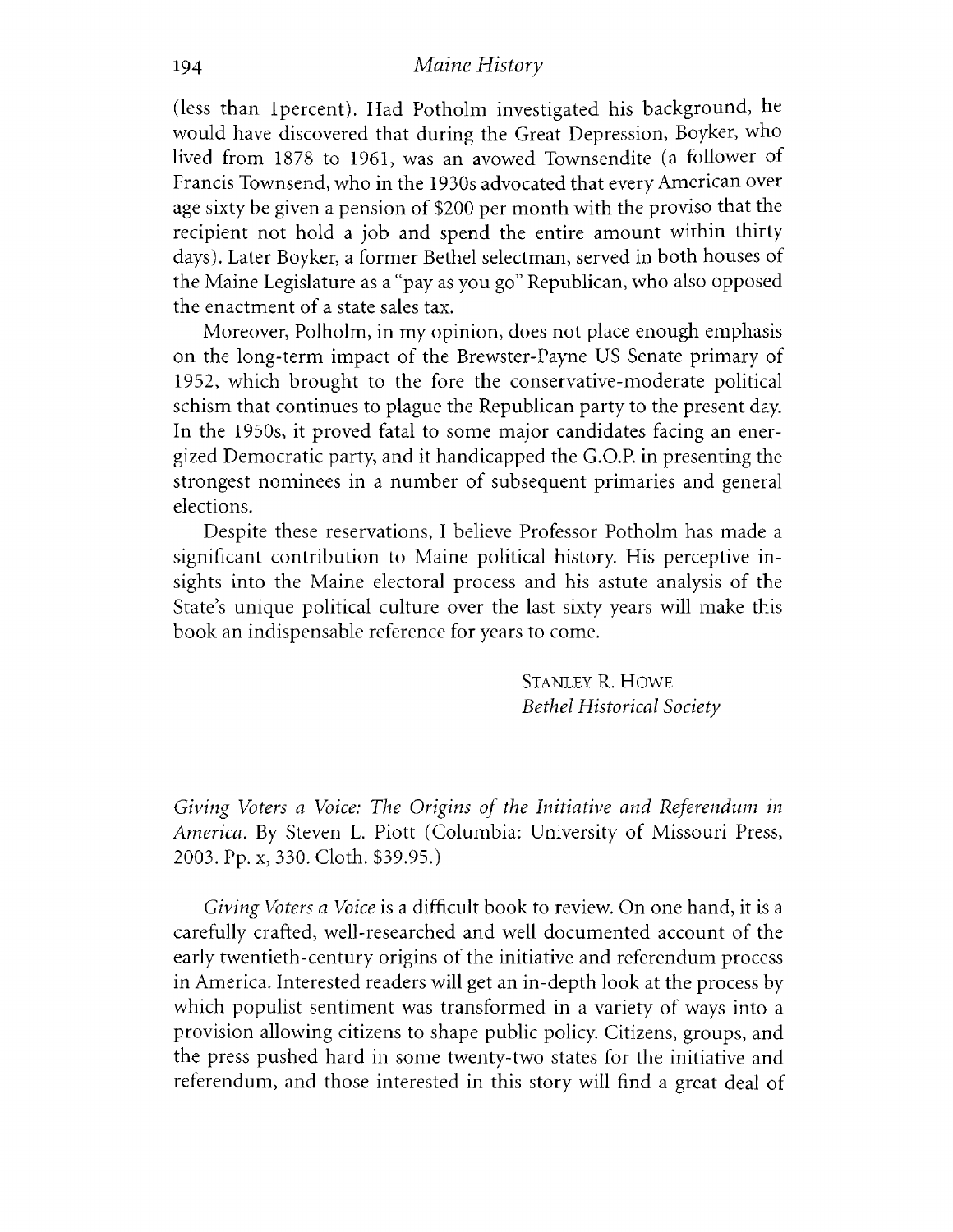### *Book Reviews* 195

scholarly material well assembled. On the other hand, the way the author organized the topic— broken down into chapter couplings such as "South Dakota and Oregon" or "Montana and Oklahoma"— is a format that may not appeal to all readers.

The section on Maine (coupled in Chapter Four with Missouri) covers only ten pages, but even in this small a narrative it is possible to gain a flavor of Maine's populist stirrings, as citizens pushed for additional input into the political and economic processes. Much of the driving force for this reform was economic. As in other states, the large landowners and industrialists held inordinate and unfair power in the legislative process. In Maine, for example, approximately half the state was held by large-scale private timberland owners, but this group paid only 1/9 of the state's taxes.

Spurred by Roland T. Patten of the *Somerset Reporter*, the pro-initiative forces gathered strength between 1902 and 1906, when both Republican and Democratic parties put initiative and referendum planks in their platforms, and both gubernatorial candidates supported this essential legislation. In 1908, the recommendations passed unanimously in both houses in the Maine Legislature, and in September the voters approved the initiative and referendum by a margin of two to one. Citizens in all sixteen Maine counties voted in favor of the process: a basically conservative Maine electorate had overwhelmingly endorsed the public's right to initiate policy and vote on Legislative proposals.

As with all reforms, the reformers soon found that the powerful opposing forces could turn them to their own advantage. Citizens had overlooked the ways in which the referendum process could be manipulated to favor powerful corporations. Regrettably, but understandably, the author does not take the Maine situation beyond 1918, and it will be left for future historians to flesh out Maine's ballot-measure history from that date until the present.

This is definitely a book for specialists and for those interested in turn-of-the-century American populist politics. The casual or generalist reader will find the entire work perhaps too specialized for her or his tastes, although it should be purchased by libraries with a public policy emphasis.

> CHRISTIAN P. POTHOLM *Department of Government and Legal Studies Bow doin College*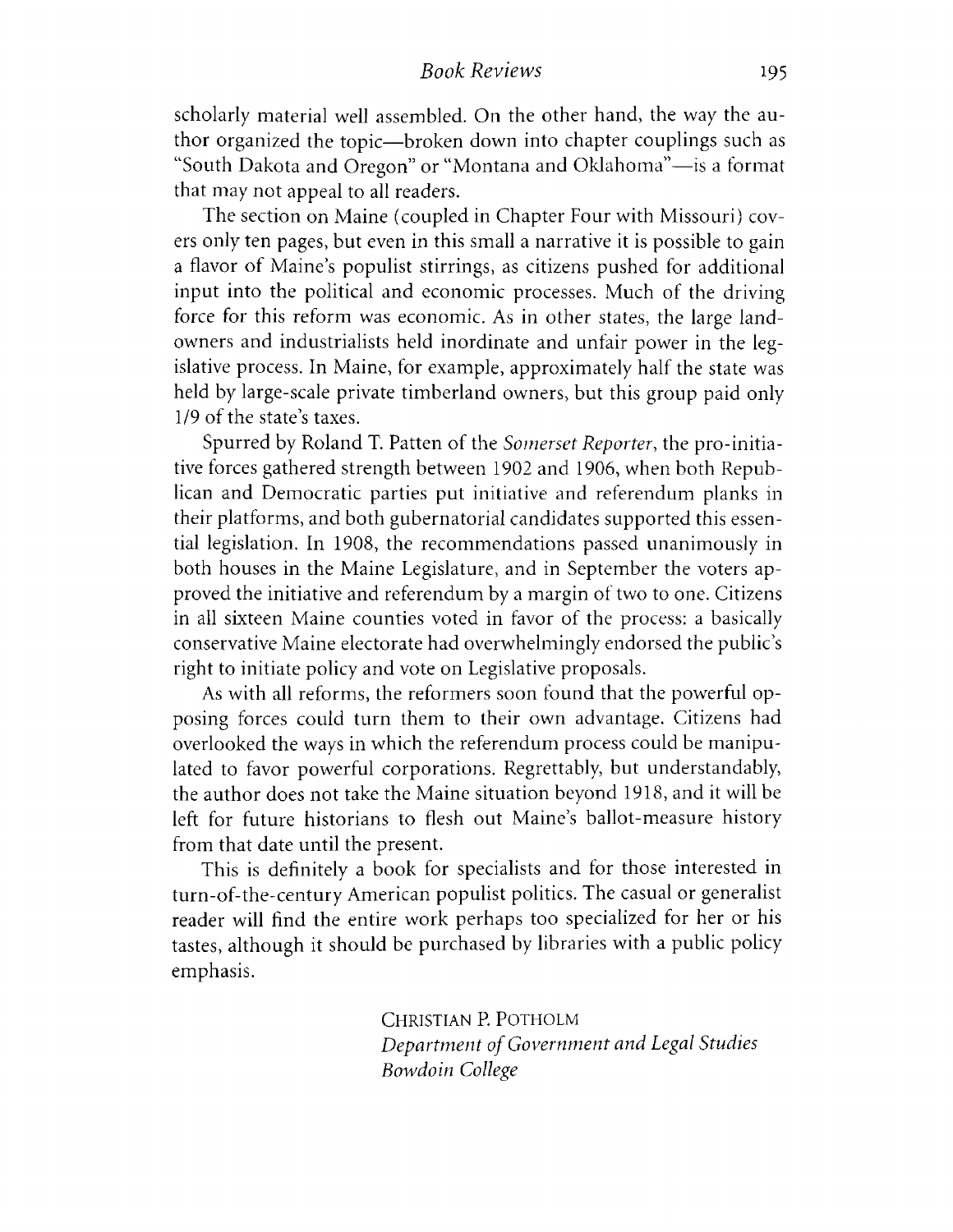*The Interrupted Forest: A History of Maine's Wildlands. By Neil Rolde.* (Gardiner, Maine: Tilbury House Publishers, 2001. Pp. 402. Cloth \$20.00.)

Neil Rolde's *The Interrupted Forest* positions the history of Maine's wildlands within the current debates over forestry practices and the establishment of a national park in northern Maine. He also reminds us that Maine's wildlands fit into the larger global issue of resource utilization and sustainability. The first three chapters explain the complicated story behind Question 2 on the 1996 ballot, which centered on the regulation of Maine's forests. Voters faved three options: 2a, initiated by the Green Party, proposed a ban on clear-cutting; 2b, backed by the "Com pact," a coalition consisting of Governor Angus King, paper companies, and mainline environmental organizations, called for reforming woods operations; and 2c, supported by property-rights' advocates, would leave forestry practices as they were. Chapter 1 introduces the issue and explains it from the perspective of the "Compact." Chapter two gives voice to the Green party and other environmentalists involved in the debate. Rolde asserts that the radical motives behind the Green Party's call for a ban on clear-cutting derive from concerns over global warming, which in turn is related to a decrease in forests worldwide. Chapter three relates the concerns of private property owners in the contested areas and considers the different factions among this group. Rolde explains that private property is not the sole issue in the national-park debate; just as significant is the fact that for decades paper company land has been used by Mainers from all walks of life as though it were public property. Any change in that status, some feared, could mean limited access or no access to these lands.

After discussing issues of concern to Mainers today, Rolde explores the history of Maine's wildlands, beginning with their geological formation and use by Paleoindians. He then discusses land use by Native Americans in the years prior to European contact. In the chapter on European contact, Rolde explains the issue of land use from both Native American and European viewpoints, showing how these different perspectives led to misunderstanding, mistrust, and war. In his effort to offer a balanced view of the past and to show the complexity of forestland use, Rolde distinguishes between different groups of English and different groups of Native Americans. Readers will quickly see that the history of Maine's wildlands is filled with conflict: Royalists vs. Puritans; French vs. English; Proprietors vs. squatters; lumbermen vs. paper company owners; woodsmen vs. foresters.